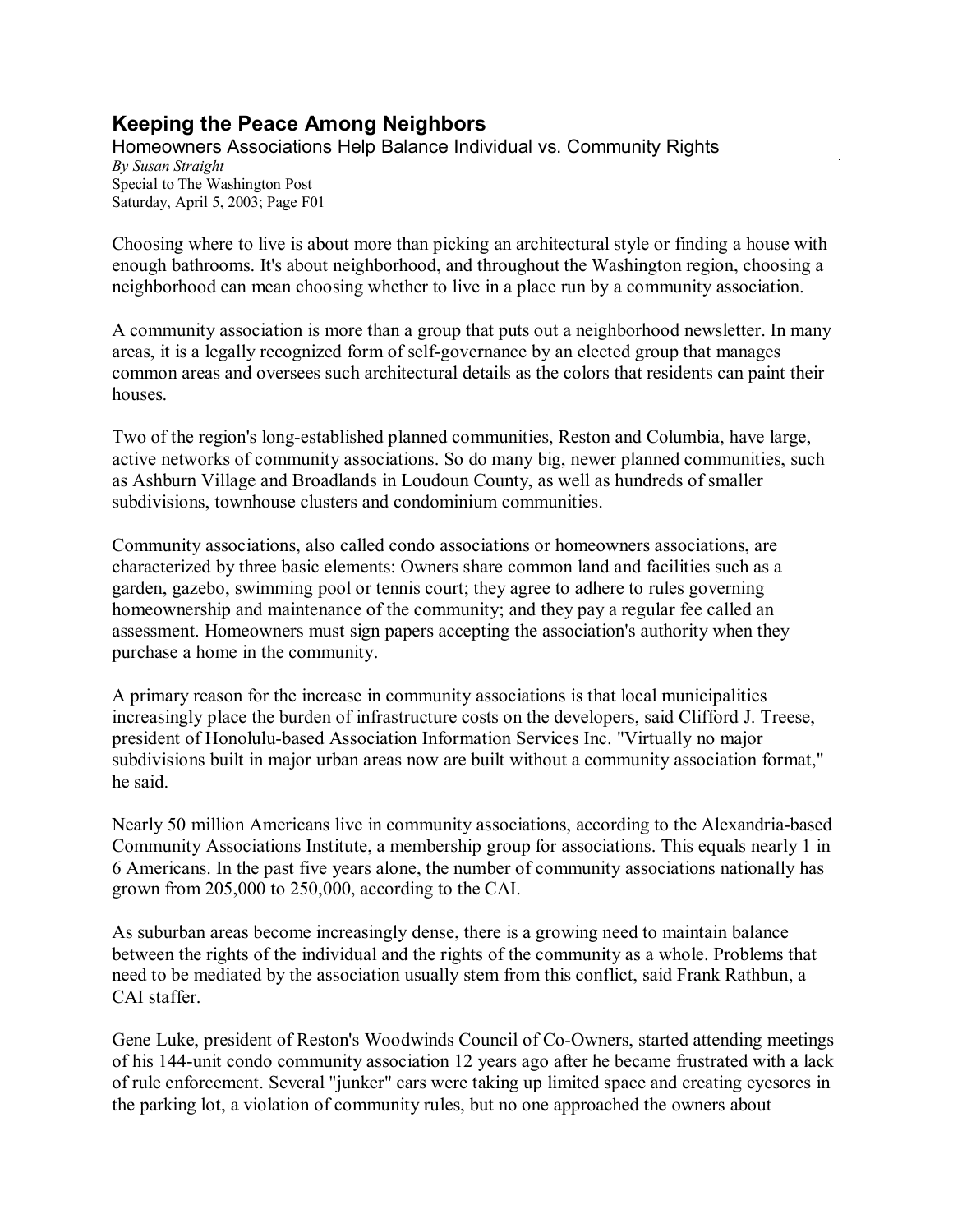removing the cars. As a new board member, Luke helped enforce removal of non-working vehicles, instituted a permit policy (three permits per household), and helped push through \$100,000 lighting upgrades for the 1974-built townhouse and garden-style condominium complex.

Luke has been on the board for 12 years now, the majority as president, and is proud that the association has been named to the National Community Association of the Year Awards Hall of Fame, a competition administered by the CAI. He attributes the award, and the three local and national awards that led to it, to the fact that Woodwinds "keeps up maintenance, improves the property and maintains funds to do that."

Woodwinds' monthly fees range from \$146 to \$214 for the 28 townhouses, 14 patio homes and 102 garden-style units in three-story buildings on a wooded lot. Luke said that to maintain proper funds for renovations, the board tries to control spending, monitor vendors, and keep assessments adequate but reasonable.

Even with a community association firmly in place, conflict can develop. Each community association varies in how it enforces its rules. Some associations decided to take a passive stance on otherwise prohibited flag displays after Sept. 11, 2001. In fact, the CAI adopted a policy it called Old Glory to encourage associations to be flexible on this issue.

Many Washington area associations removed or relaxed restrictions on flag displays, said Crystal Danielson, executive vice president of the Washington Metropolitan chapter of the CAI.

At Woodwinds, for example, the association has decided to ignore displays of flags that would have violated community rules before Sept. 11. While the association normally prohibits any color of window covering besides white, it has allowed window displays of small U.S. flags.

Most community associations have a volunteer board of directors that manages directly or with the help of a professional management company.

Sometimes it pays to bring in professionals. Two major challenges for community associations are toxic mold and rising insurance costs, Danielson said. Dealing with these problems is complex and often beyond the expertise of residents who are not experienced property managers.

Another challenge for associations is getting residents to take on the responsibility of serving on the board. "Some [community associations] are multimillion-dollar organizations; it's a big responsibility," said Thomas M. Skiba, chief executive of the CAI. The duties of board members are not unlike running a business, compounding the problem for untrained volunteers.

"Sometimes your CPA neighbor can serve as treasurer, but frequently it's someone with no financial background," Skiba said.

For this reason and because residents may not care to be saddled with a volunteer job in addition to their regular work, professional management companies provide the services necessary for maintaining a community: liability insurance, exterior maintenance, accounting.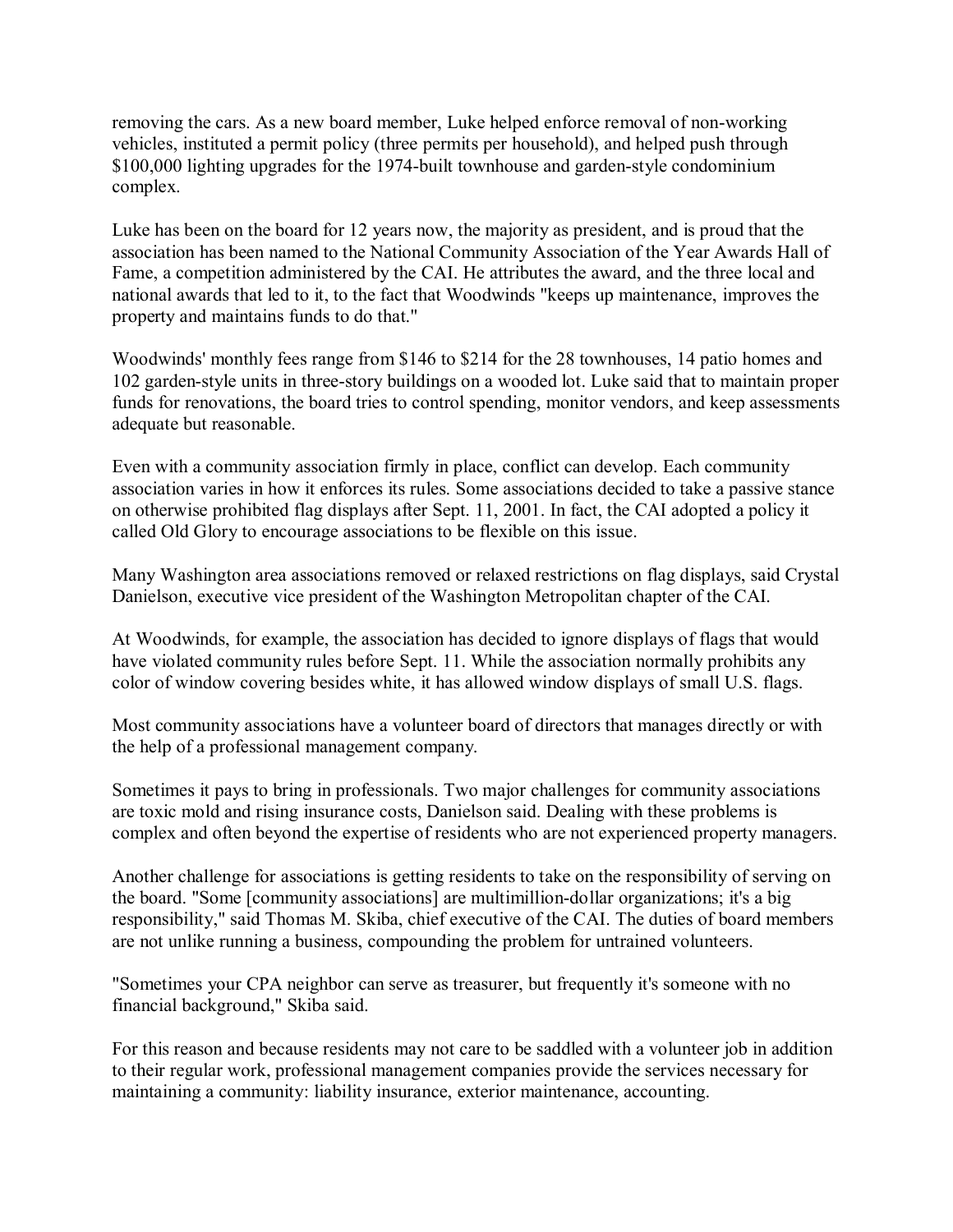The association still maintains the governance and policymaking for a community. Approvals for variances, hearings for violations, recruiting for and filling of vacant board positions, and social events may all still fall under the domain of the board.

While associations differ in specific rules, two main variations are the extent to which residents run the associations themselves, as opposed to hiring a management company, and the extent to which the associations govern community behavior.

About 42 percent of associations hire a professional management firm to run the community, performing or contracting for such tasks as snow removal, pest control, trash, landscaping and routine maintenance, according to the CAI. Volunteer residents run 27 percent of community associations, and on-site, paid staff who work for the association rather than an outside firm run 26 percent. The rest have some combination of the above.

While volunteer staffs can save a lot of money, professional management staffs are preferred for the more intensive work of large or condominium communities. These outsiders can also serve as a buffer between board members forced to play the heavy and noncomplying neighbors.

Not everyone wants to live in a neighborhood governed by an association. Many older neighborhoods in the Washington area, especially those in less-dense areas, have never had homeowners associations.

School principal Samia Harris lives in the Darbydale neighborhood of Dale City, where there has never been an association. Though she has never lived in a neighborhood governed by an association, her previous home in Toronto answered to strict municipal codes.

When she moved to Dale City, she said, the lack of neighborhood regulations was hard to get used to. She remembers her initial surprise at seeing an occasional car parked on a lawn, large commercial vehicles and grass grown too high -- all practices forbidden in her previous neighborhoods. But there has never been a problem she has not been able to work out with her neighbors.

"We solve problems on a personal basis," she said.

For example, when Harris's view to the street was blocked by her neighbor's truck parked at the curb, she simply walked next door and spoke with him. The neighbor apologized and quickly moved the truck. It has never blocked her view again. "Everybody does pretty well here" at getting along without an overarching authority, Harris said.

Others find that living in a community in which there are fewer decisions left to individuals - even if somewhat inhibiting -- is ultimately more harmonious. When it comes to living close to a neighbor, it helps to have well-defined rules, said Allen Vejdani, president of the Council of Civic Associations of Fairfax City. With specific regulations, "it's black and white -- there's no interpretation," he said. Vejdani said he receives a complaint about once a month regarding rules of one of the 17 civic associations in Fairfax City.